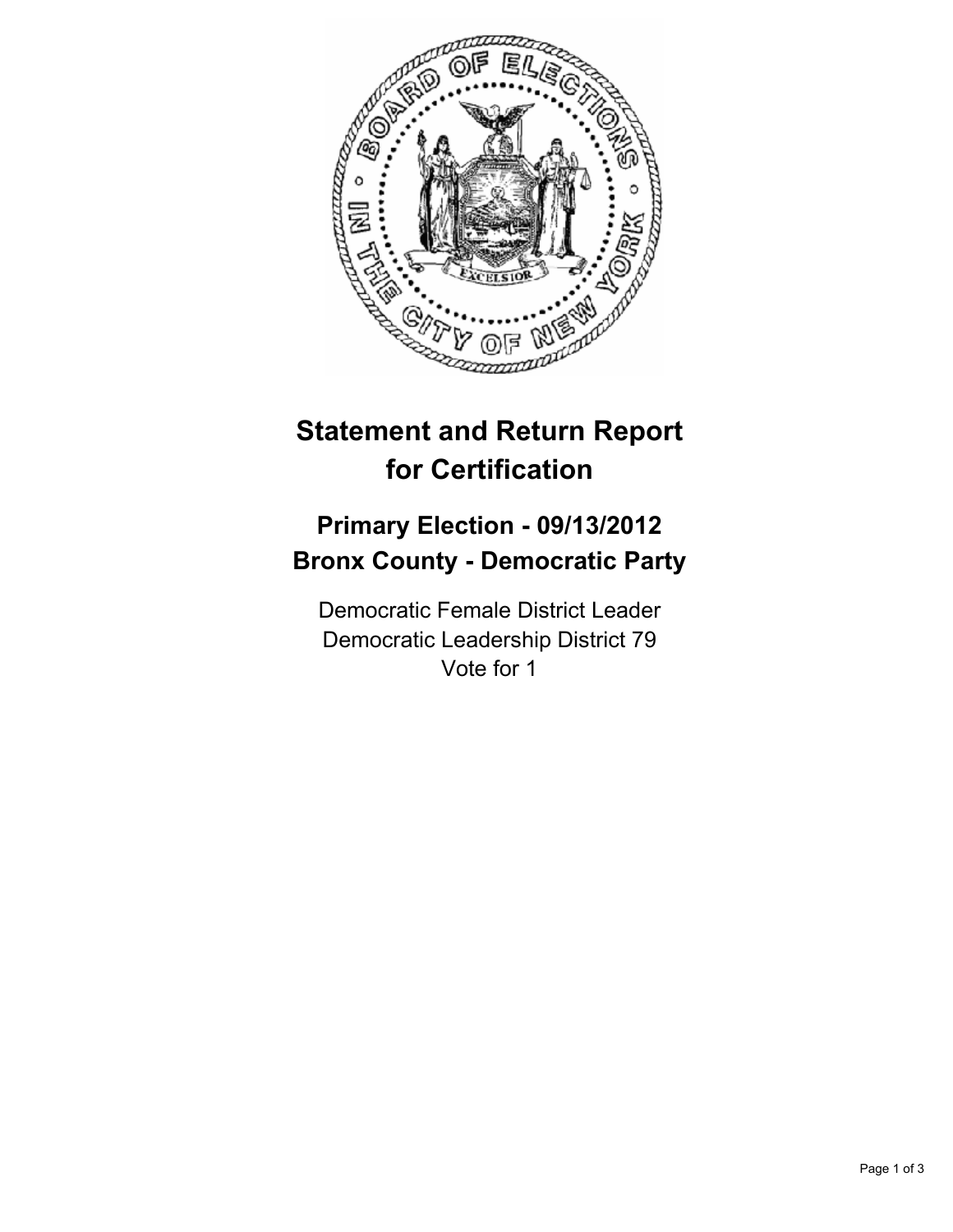

## **Assembly District 79**

| <b>PUBLIC COUNTER</b>                                    | 2,760          |
|----------------------------------------------------------|----------------|
| <b>EMERGENCY</b>                                         | 20             |
| ABSENTEE/MILITARY                                        | 132            |
| <b>FEDERAL</b>                                           | 0              |
| <b>SPECIAL PRESIDENTIAL</b>                              | 0              |
| <b>AFFIDAVIT</b>                                         | 93             |
| <b>Total Ballots</b>                                     | 3,005          |
| Less - Inapplicable Federal/Special Presidential Ballots | 0              |
| <b>Total Applicable Ballots</b>                          | 3,005          |
| <b>JOSEPHINE MARTINEZ</b>                                | 1,104          |
| CYNTHIA L. COX                                           | 1,650          |
| CARMEN ARROYO (WRITE-IN)                                 | $\overline{2}$ |
| DANNY FIGUEROA (WRITE-IN)                                | 1              |
| ERIC STEVENSON (WRITE-IN)                                | 5              |
| <b>GAIL GASDEN (WRITE-IN)</b>                            | 1              |
| JOSEPHINE MARTINEZ (WRITE-IN)                            | 1              |
| MARIA DEL CARMEN ARROYO (WRITE-IN)                       | 1              |
| MARIE L RICHARDO (WRITE-IN)                              | $\overline{2}$ |
| MAXIMINO RIVERA (WRITE-IN)                               | 1              |
| MAXIMO RIVERA (WRITE-IN)                                 | $\overline{2}$ |
| UNATTRIBUTABLE WRITE-IN (WRITE-IN)                       | 5              |
| VANESSA GIBSON (WRITE-IN)                                | 4              |
| VANESSA WILLIAMS (WRITE-IN)                              | 1              |
| WILBERT T. LAWSON (WRITE-IN)                             | 1              |
| <b>Total Votes</b>                                       | 2,781          |
| Unrecorded                                               | 224            |